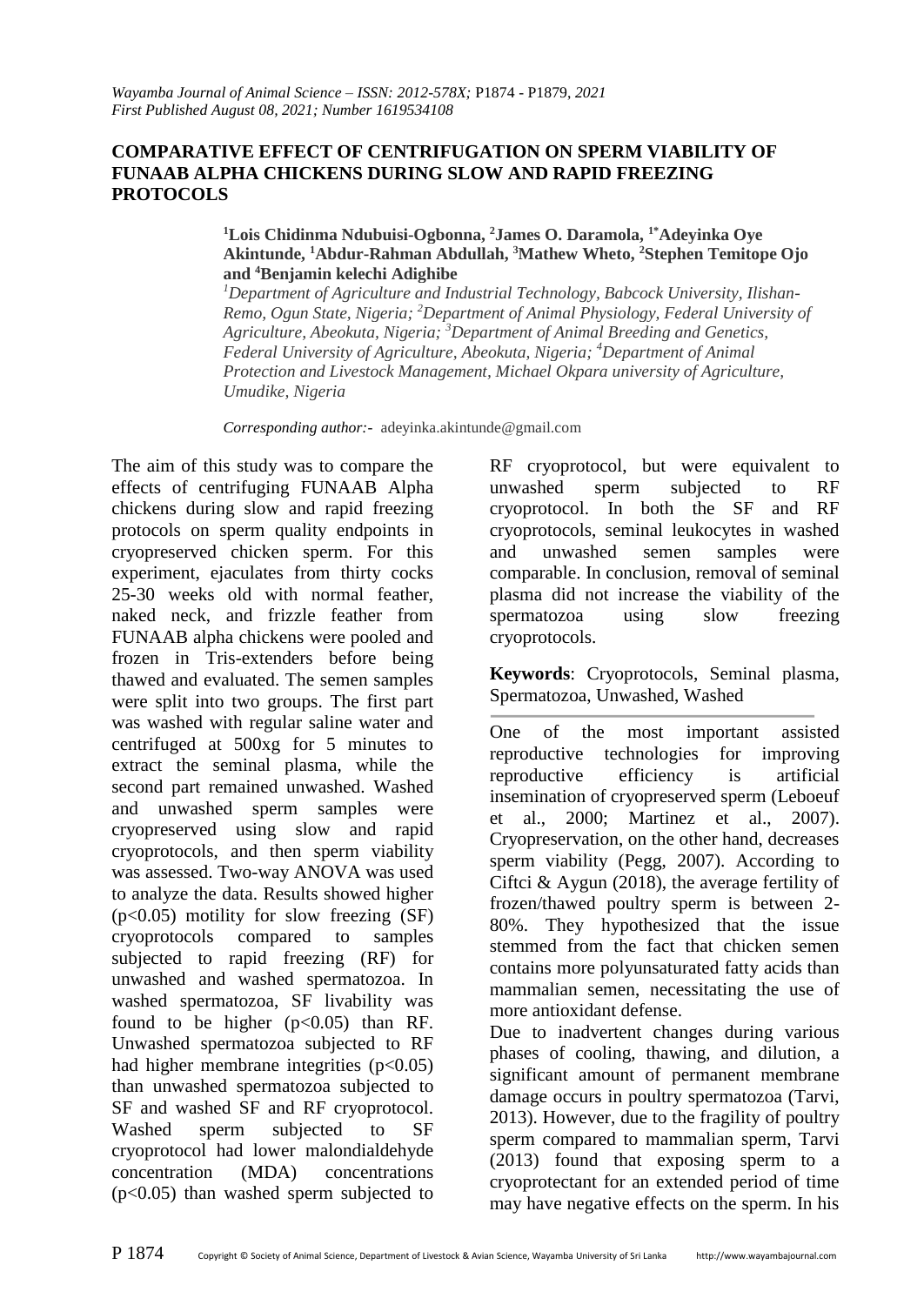study, spermatozoa cryopreserved in dimethylacetamide had 41% motility and 45% membrane intact sperm, ethylene glycol had 38% motility and 39% membrane intact sperm, and methylformamide had 28% motility and 37% membrane intact sperm. Glycerolexposed samples, on the other hand, had a higher proportion of motile sperm (54%) and membrane-intact sperm (58%) than control samples. This revealed that using frozen/thawed spermatozoa resulted in an average percentage of fertility potential. As a result, if a cryopreserved semen sample is used, low fertility is likely.

FUNAAB Alpha chicken strains were established at the Directorate of the University Farm, Federal University of Agriculture, Abeokuta, Ogun State, Nigeria's Poultry Breeding Unit. To improve the indigenous chickens, the potential variability that exists among them was exploited. They retained the Nigerian indigenous chicken's different plumage colors and three feathering patterns (Normal feathered, Frizzled feathered, and Naked neck) (Wheto et al., 2017)

The low fertility potential of cryopreserved semen of chicken had limited the use of artificial insemination by individual, thus is accountable for immediate insemination of fresh semen collected without attempts being made for storage for future use in most farms in the developing countries.

The problem also accounted for the absence of semen bank for chicken in Africa as compared to what is obtainable for cattle. This however necessitates this study to look into different cryoprotocols and observe if any of the protocols could be beneficial to the improvement of fertility and viability of chicken sperm. This is expected to assist the farmers in storing semen even after the death of the cock. This will further assist the breeder in genetic improvement of chickens as well as ease of obtaining fertilized eggs.

The study is aimed at providing a lasting solution to the storage and transportation of semen. This will also contribute to the tool of genetic improvement in the poultry industry, as artificial insemination plays a vital role in this regard. Therefore this study was conducted to investigate the effect of rapid and slow freezing with or without centrifugation on different sperm parameters.

### **MATERIALS AND METHODS Experimental site**

The study was carried out at the Teaching and Research farm, FUNAAB, which falls within 7°10N and 3°2E and altitude 76m above sea level. It lies in the South-West part of Nigeria with a prevailing tropical climate, a mean annual rainfall of 1037 mm and an average temperature of  $34.7$ °C. The laboratory analyses were carried out at the Animal Physiology Laboratory of the Department of Animal Physiology, Federal University of Agriculture Abeokuta, Ogun State, Nigeria.

### **Experimental Birds and Management**

A total number of thirty (30) cocks between 25-30 weeks old of three strains of FUNAAB alpha chickens consisting of 10 Normal feathers, 10 Naked-neck, and10 Frizzle feather was used for this experiment. The birds were fed *ad-libitum* with commercial breeder mash containing 17.5% crude protein and 2700kcal metabolizable energy. Clean water was supplied *ad-libitum.* Medications and vaccinations were done as required.

### **Semen collection**

Semen samples were collected from thirty cocks, ten for each strain of chicken (NF, NN, and FF). The abdominal massage method described by Burrows and Quinn was used to collect sperm (1937). The technique entails restraining the male and softly stroking the back of the bird with firm quick strokes from behind the wings to the tail. The handler gently squeezes the cloaca, extracting semen through the external papillae of the ductus us deferens (vas deferens), and gathering the semen into a jar while the male responds with tumescence erection of the phallus. According to Burrows and Quinn (1937), AI techniques begin even before the operation. It involves separating the male poultry from the hens in order to increase the amount of usable sperm. Since the phallus and anus of the bird are in the same duct, eliminating food 12 hours before collection will help avoid faecal contamination of the semen. Breeder cocks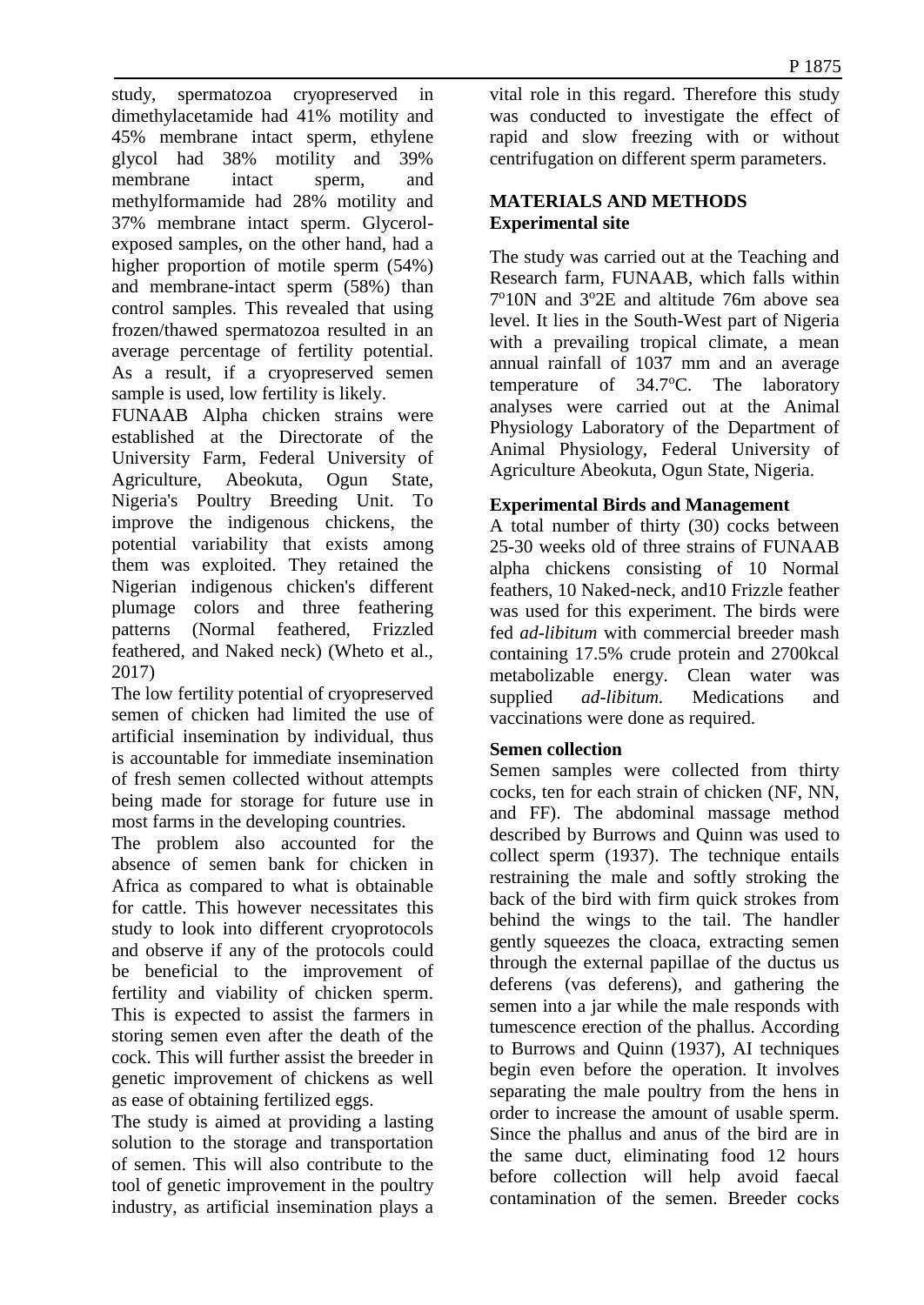must be regularly prepared for semen collection for several days before the AI procedure to ensure that each bird is fertile, as determined by a microscopic analysis of the sperm.

According to Burrows and Quinn (1937), the bird's sexual organ must be stimulated to stretch outside of his body, much like semen collection in other farm animals. Small birds, such as chickens or quail, can be handled by one person; larger birds, such as turkeys or geese, usually need two people. After collection, semen was placed in a water bath at 37°C and transferred to the laboratory for semen evaluation in 15 minutes. Semen sample was split into 2 equal aliquots and washed with nonculture medium (normal saline) by centrifuging at 500xg once for 5 minutes each in order to remove semen plasma while the control group was not washed. Following washing and removal of supernatant, the sediments were then diluted at  $32^{\circ}$ C and cryopreserved using slow and rapid freezing protocols.

Ejaculates were evaluated for volume (ml), colour, pH, density, mass movement (0-5), sperm motility (%), sperm abnormality (%) and sperm viability (%) using eosinnigrosin staining and sperm concentration  $(n \times 10^9 \text{ sperm/ml})$  by haemocytometer.

### **Statistical Analysis**

The experiment was laid out in 3x2x2 factorial arrangements. Data obtained was subjected to a two-way ANOVA and significantly  $(P<0.05)$  different means were separated by Duncan Multiple Range Test using SAS 2000.

# **RESULTS AND DISCUSSION**

Means Interactions of different washing protocols and cryoprotocols on the sperm functional attribute of FUNAAB alpha chickens are presented on Table 1. The result showed variations  $(p<0.05)$  in motility and livability among the unwashed and washed semen subjected to SF and RF cryoprotocols. However, no variations (p>0.05) observed in sperm abnormalities among the unwashed and washed semen samples subjected to slow and rapid freezing cryoprotocols, hence the values ranges from 46.87-67.84%.

Interactions of different protocols and cryoprotocols on the sperm functional integrities of FUNAAB alpha chickens are presented in Table 2. The result showed significant variations  $(p<0.05)$  in membrane integrity among the unwashed and washed semen subjected to SF and RF cryoprotocols. However no variations (p>0.05) observed in acrosome integrity among the unwashed and washed semen samples subjected to slow and rapid freezing cryoprotocols, hence the values ranges from 40.89-46.11%.

The interactions of different protocols and cryoprotocols on the seminal oxidative stress parameters of FUNAAB alpha chickens are presented in Table 3. The results showed variations  $(P<0.05)$  among the protocols and cryoprotocols for MDA concentration. However no variations (P>0.05) observed in leukocyte among the washed and unwashed spermatozoa subjected to slow and rapid freezing, hence the values ranges from 0.30-  $0.84 \times 10^3$ /mL

Among unwashed and washed semen samples, spermatozoa subjected to SF had higher (p<0.05) motility compared to samples subjected to RF. However, sperm motilities were similar in semen samples subjected to SF in both unwashed and washed spermatozoa. The results showed that livabilities were comparable among the unwashed and washed semen samples, spermatozoa subjected to SF and RF except higher livability observed in SF compared to RF in washed spermatozoa. In addition, sperm abnormalities were comparable among the unwashed and washed spermatozoa subjected SF and RF.

The current *in vitro* study found that removing seminal plasma via centrifugation or washing at 500xg once for 5 minutes in order to remove semen plasma was able to maintain sperm motility and livability for slow freezing when compared to the control (unwashed), indicating that washed rapid freezing has a negative effect on sperm motility. The reduced motility could result from the cold shock from semen freezing, likewise damages caused by centrifugation. This result contradicted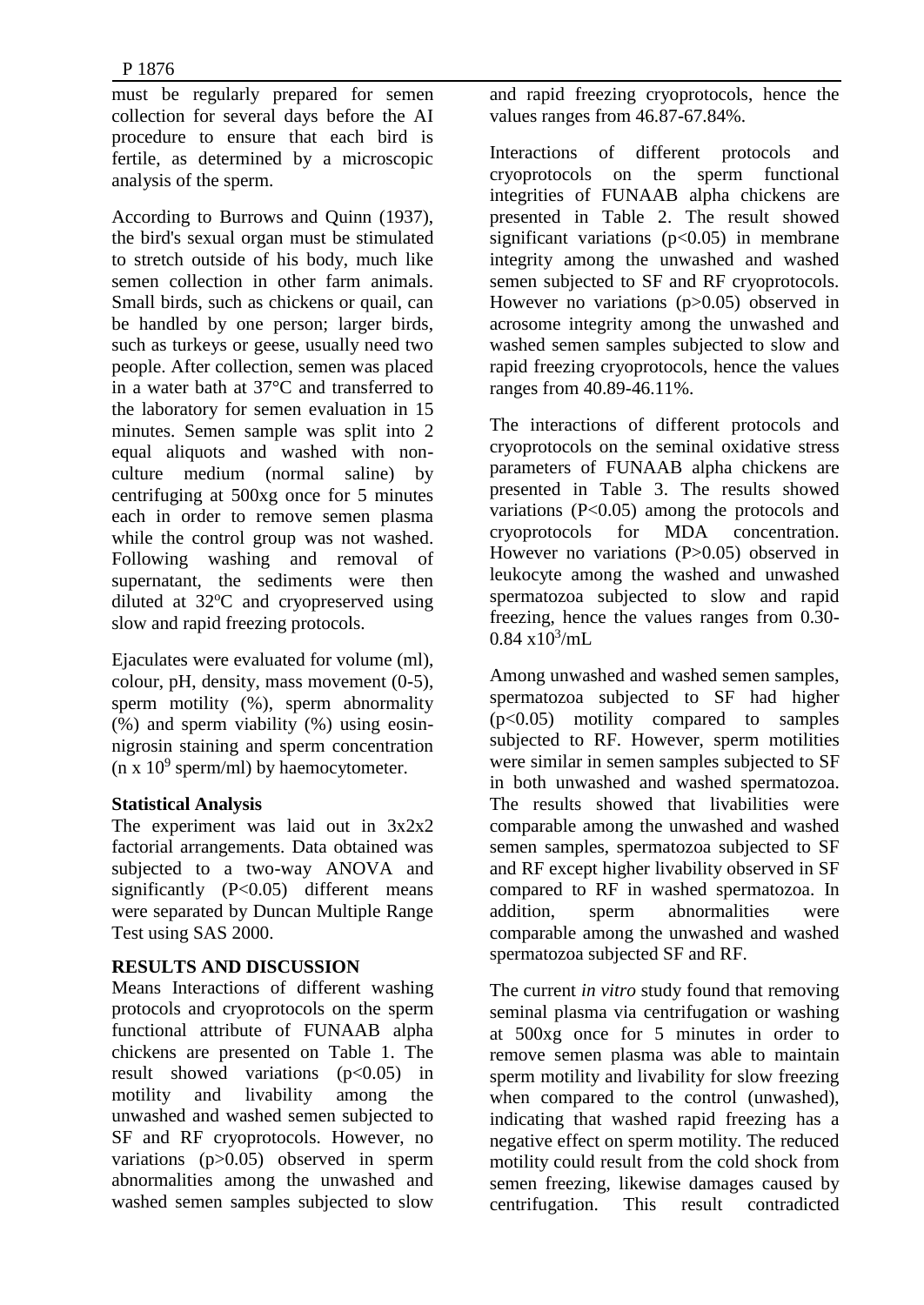|                                                      | Table 1: Mean $(\pm$ SEM) Interactions of different washing protocols and cryoprotocols on the |
|------------------------------------------------------|------------------------------------------------------------------------------------------------|
| sperm functional attributes of FUNAAB alpha chickens |                                                                                                |

|               | PROTOCOL CRYOPROTOCOL | <b>MOT</b>                               | <b>LIV</b>                                          | <b>ABN</b>       |
|---------------|-----------------------|------------------------------------------|-----------------------------------------------------|------------------|
| UNWASHED      | - SF                  | $44.89 \pm 2.43^{\circ}$                 | $66.64 \pm 4.06^{ab}$ $52.63 \pm 2.97$              |                  |
|               | <b>RF</b>             |                                          | $22.56\pm2.43^b$ $68.89\pm3.03^{ab}$ $46.87\pm2.22$ |                  |
| <b>WASHED</b> | <b>SF</b>             | $37.89 \pm 2.43^{ab}$ $76.38 \pm 3.03^a$ |                                                     | $67.84 \pm 2.22$ |
|               | <b>RF</b>             | $2.44 \pm 2.43^c$                        | $55.63 \pm 3.71^b$ $67.12 \pm 2.72$                 |                  |

a, b, c Values within columns with different superscripts differ (P<0.05); SF= slow freezing,  $RF =$  rapid freezing,  $MOT =$  Motility,  $LIV =$  Livability,  $ABN =$  Abnormalities

Table 2: Means (+SEM) Interactions of different protocols and cryoprotocols on the sperm functional integrities of FUNAAB alpha chickens

| <b>PROTOCOL</b> | <b>CRYOPROTOCOL</b> | ACI              | MI                            |
|-----------------|---------------------|------------------|-------------------------------|
| <b>UNWASHED</b> | <b>SF</b>           | $43.78 \pm 1.35$ | $69.22 \pm 1.84^b$            |
|                 | <b>RF</b>           | $46.11 \pm 1.35$ | $75.78 \pm 1.84$ <sup>a</sup> |
| <b>WASHED</b>   | SF                  | $40.89 \pm 1.35$ | $65.89 \pm 1.84^b$            |
|                 | <b>RF</b>           | $42.56 \pm 1.35$ | $37.33 \pm 1.84$ <sup>c</sup> |

a, b, c Values within columns with different superscripts differ (P<0.05);  $SF =$  slow freezing, RF= rapid freezing, ACI= acrosome integrity, MI= membrane integrity.

TABLE 3: Means (+SEM) Interactions of different protocols and cryoprotocols on the seminal oxidative stress parameters of FUNAAB alpha chickens

| <b>Protocol</b> | Cryoprotocol | $LEU(x10^3/mL)$ | MDA $(x10^6)$     |
|-----------------|--------------|-----------------|-------------------|
| Unwashed        | <b>SF</b>    | $0.84 \pm 0.11$ | $1.24 \pm 0.19^a$ |
|                 | RF           | $0.62 \pm 0.09$ | $0.47 \pm 0.19^b$ |
| Washed          | <b>SF</b>    | $0.49 \pm 0.09$ | $0.46 \pm 0.19^b$ |
|                 | RF           | $0.30 \pm 0.10$ | $1.33 \pm 0.20^a$ |

 $\overline{a}$ , b,. Values within columns with different superscripts differ (P<0.05); SF= slow freezing, RF= rapid freezing, MDA= malondialdehyde concentration LEU= seminal leukocyte

Morrell et al. (2005) findings, which stated that centrifugation improved Tom's sperm survival during cryopreservation. While unwashed and washed semen abnormalities are comparable in the present study, the result showed an increased morphological defect, this could be due to cold shock which is triggered by the freezing protocols. After freezing and

thawing behavior on the semen of Norduz goats during breeding season, Cebi-Sen et al (2015) found that centrifugation decreases sperm motility and increases morphological defects. Despite the fact that seminal plasma protects sperm from oxidative stress, (Saleh and Agarwal, 2002) ejaculated semen containing aging spermatozoa, sperm defects, leukocytes and particle debris can reduce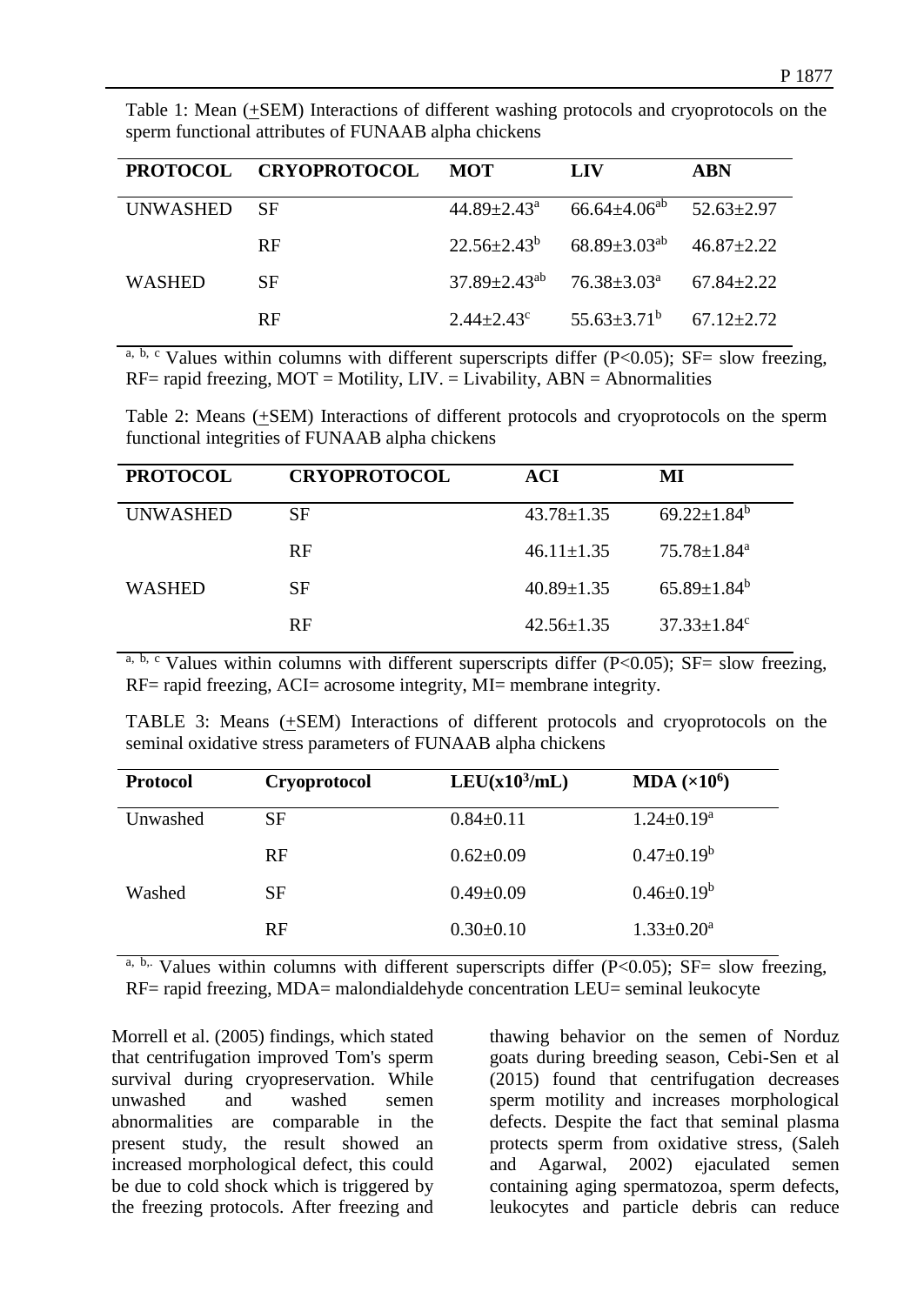sperm survivability. Several studies have shown that centrifugation of mammalian spermatozoa from seminal plasma increases motility and fertility after a freeze-thaw process (Kozdrowski et al., 2007).

The results showed that acrosome integrities in washed and unwashed spermatozoa were comparable in both SF and RF cryoprotocols. However, higher (P<0.05) membrane integrities were observed in unwashed spermatozoa subjected to RF compared to unwashed spermatozoa subjected to SF and washed SF and RF cryoprotocol. Though membrane integrities of unwashed and washed protocol subjected to SF cryoprotocol were comparable (P>0.05), washed sperm subjected to RF showed lower (P<0.05) membrane integrity.

Washing of spermatozoa in the present study did not have effect on acrosome integrity compared to the unwashed counterpart. Unwashed sperm had higher membrane integrity when subjected to rapid freezing cryoprotocol, while washed sperm had lower membrane integrity when subjected to rapid freezing cryoprotocol. The results of this study agree with those of Martinez-Fresneda et al. (2019), who found that centrifugation reduced the membrane integrity of frozen-thawed chicken spermatozoa. According to Aurich (2005), sperm washing had no impact on stallion sperm viability, motility, or chromatin integrity.

Reduced (P<0.05) MDA concentration was observed when unwashed sperm was subjected to RF cryoprotocol compared to unwashed sperm cryopreserved using SF cryoprotocol. However, reduced  $(p<0.05)$ MDA concentration was observed in washed sperm subjected to SF cryoprotocol compared to washed sperm subjected to RF cryoprotocol though comparable to unwashed sperm subjected to RF cryoprotocol. The results showed that seminal leukocyte in washed and unwashed semen samples were

comparable in both SF and RF cryoprotocols.

The leukocytes of unwashed and washed protocols were comparable. This means that removal of seminal plasma did not increase the seminal leukocyte. Meanwhile the MDA concentration of unwashed semen subjected to slow freezing and washed semen subjected to rapid freezing appeared higher when compared to unwashed semen subjected to slow freezing and washed semen subjected to rapid freezing. Lower values obtained in washed semen subjected to slow freezing indicated that washed protocol can reduce the oxidative stress during slow freezing cryopreservation. MDA concentration within cells is a tension measure (Sorongbe et al., 2019) In this analysis, an abrupt shift in freezing temperature during rapid freezing was blamed for the lower MDA concentration obtained in slow freezing for washed semen compared to rapid freezing.

## **CONCLUSION**

It can be concluded from this study that sperm viability were maintained in washed spermatozoa using slow freezing cryprotocol for the strains.

### **REFERENCES**

- 1. Aurich, C. (2005). Factors affecting the plasma membrane function of cooled-stored stallion spermatozoa. Anim. Reprod. Sci. 89, 65–75.
- 2. Burrows, W. H. & Quinn, J. P. (1937). The collection of spermatozoa from the domestic fowl and turkey. Poultry Science 24, 19-24
- 3. Cebi-Sen, C., Tekin, K, & Akcay, E. (2018). Effect of egg yolk and removal of seminal fluid on semen cryopreservation in Norduz Goat. Harran Univ. Vet. Fak Derg 4(2):64-67
- 4. Ciftci, H.B. & Aygun, A. (2018). Poultry semen cryopreservation technologies. A World's Poultry Science Journal: Abingdon. Vol. 74(4):699-710 DOI:10.1017/S0043933918000673
- 5. Kozdrowski, R., Dubiel, A., Bielas, W. & Dzieciol, M. (2007). Two protocols of cryopreservation of goat semen with the use of computer-assisted semen